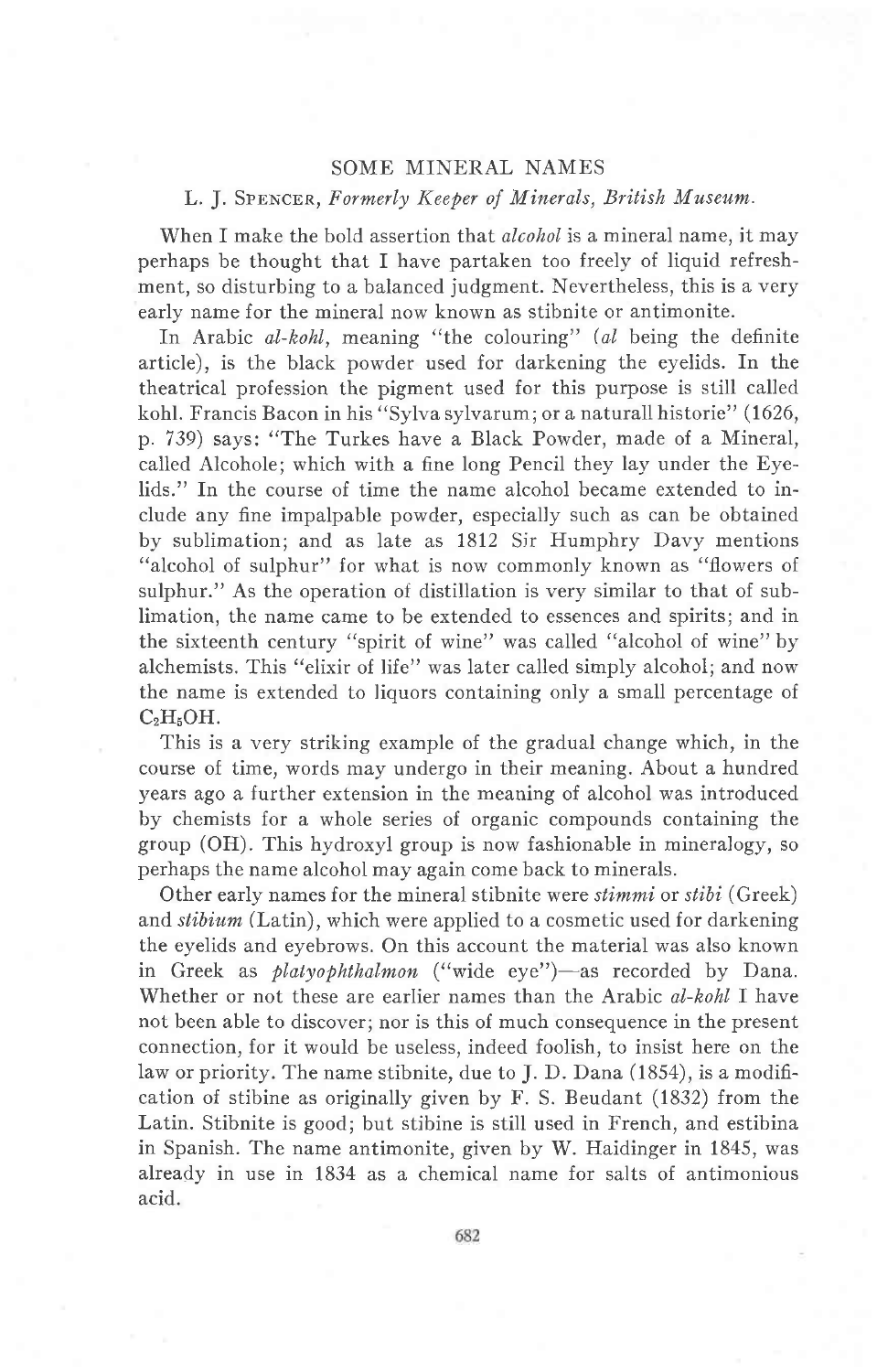## TOURNAL MINERALOGICAL SOCIETV OF AMERICA 683

Blue minerals have sufiered a series of misfortunes in their names. Azurite, lazurite, and lazulite have each been indiscriminately applied to two minerals; and each of these minerals has received two of these names. The puzzle is to remember which is which.



These names are all derived from the Persian word lazhward, meaning blue colour and also applied to lapis-lazuli. Some unscholarly scribe in the middle Ages, confusing the Persian with Arabic, dropped the initial letter, evidently thinking that this was the definite article. So now we have the words azure and lazure, both of the same derivation and meaning something blue. Mineralogists have added further to the confusion., The blue copper carbonate mineral, early known as cuprum lazureum. ceruleum montanum, azure copper ore, etc., was named azurite by F. S Beudant (1824), lasur by W. Haidinger (1845), and lazurite by F. Kobell (1853). But the name azurite had earlier been used by R. Jameson in 1805 for the blue phosphate of aluminium, magnesium, and iron, now known as lazulite (M. H. Klaproth, 1795). Lazule (John Bullokar, 1616) and lazulite (Macaulay, 1849, "enshrined in lazulite and gold") are old names for lapis-lazuli; and the essential blue constituent of this stone has been named lasurite (W. C. Brögger and H. Bäckström, 1890) and lazurite (E. S. Dana, 1892). The name lazulith (E. F. Scholtheim, 1801) has also been applied to cordierite  $(=iolite=dichroite)$ .

Confusion such as this indicates that it will be well to start afresh. But rather than inventing a new set of names, I select the following old names as suitable. Chessylite (H. J. Brooke and W. H. Miller, 1852) has been applied to no other mineral but the blue copper carbonate; mollite (G. A. Bertele, 1804), after Baron C. E. von Moll (1760-1838), to none other than the Al-Mg-Fe phosphate; while lazulite, rather than lasurite or lazurite, is obviously the best name for the lapis-lazuli mineral. Azurite is a good name; but to recognise priority and use it in its original sense would only cause further confusion. At the present time, as I write, "az-u-rite" is a trade-name for a blue-black ink.

Lapis-lazuli was called sappheiros and sapphirus by the Greeks and Romans, and the latter form was used in this sense by G. Agricola as late as 1546. This name has since been transferred to the blue variety of corundum, the now well-known sapphire, which to the Greeks and Romans was known as hyakinthos and hyacinthus. Many other old names for gemstone minerals have had a chequered career. Chrysolite (Greek chrysos, gold, and lithos, stone) has done duty for topaz, beryl,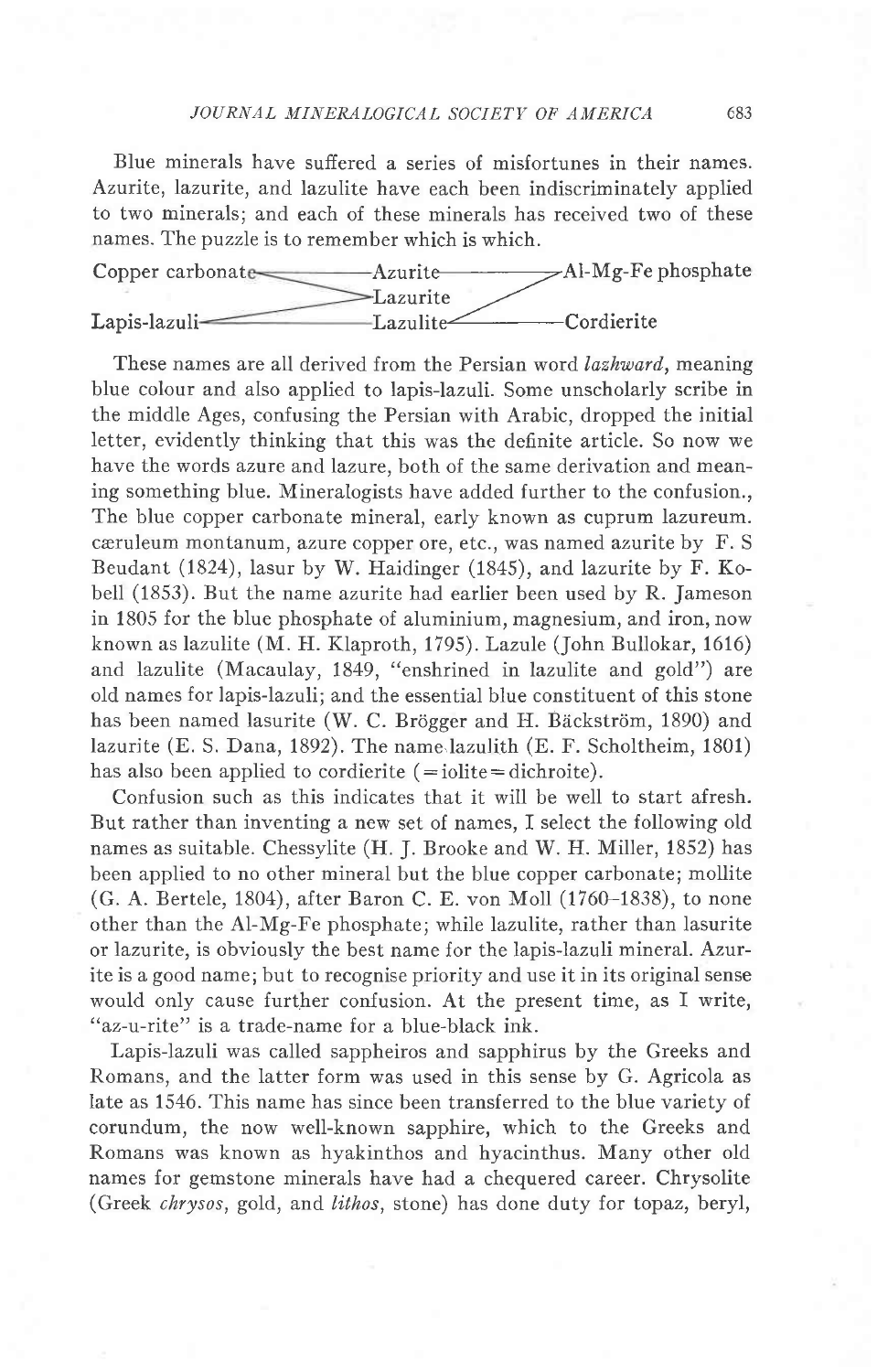yellow olivine, quartz, corundum, etc. Its association with green olivine is suspicious; and as a name for a mineral species it may now well be allowed to become obsolete. Printers' readers are always troubled with  $chrysolite$  and  $chrysotile$  (=serpentine-asbestos).

Another familiar confusion, with duplication of names, is with the zinc carbonate and silicate minerals. This can be most simply straightened out by adopting the name smithsonite for the carbonate and hemimorphite for the silicate.

,,Smithson, 1803-Calamine-Brongniart, 1807.  $\rm ZnCO_3-Beudant, \ 1832-Smithsonite--Miller, 1852--H_2Zn_2SiO_5$ Hemimorphite-Kenngott, 1853'

The name siderite (from the Greek sideros, iron) has been used in many difierent senses and applies to several difierent minerals. fn Latin,  $siderites$  was loadstone (=magnetite) and also a precious stone; the adamas siderites of Pliny being probably sapphire. The great Oxford Dictionary gives an English quotation under date 1579 for syderite as applied to loadstone. Other meanings are for iron ore, ironwort (a plant), and meteoric iron. The name has also been applied to the following minerals:

> Siderite of T. Bergman  $(1790)$  = pharmacosiderite Siderite of C. E. Moll  $(1797)$  = blue quartz Siderite of C. E. Moll  $(1799)$  = lazulite = mollite Siderite of J. Pinkerton  $(1811)$  = hornblende Siderose of S. F. Beudant  $(1832)$  = chalybite Siderite of W. Haidinger  $(1845)$  = chalybite

The choice of a name for iron carbonate here lies between chalybite (E. F. Glocker, 1847) and siderose, neither of which has been applied to any other mineral.

There is a strange similarity between the Greek sideros (iron) and the Latin sidus, sideris (star), which is reflected in the English words sidereal, sjderous (star-like and ferreous), and siderite. A connection between the names for falling stars (thunderbolts or meteorites) and iron has been traced in some ancient languages; and here the words may have had a common origin in some language previous to Greek and Latin, when meteoritic iron was the only iron available to early man. If this is so, then meteoritic iron has a strong case for priority in the use of the name siderite.

Felspar or feldspar? This is a minor problem still undecided amongst English mineralogists. Neither form is strictly correct. The name as originally given by D. Tilas in 1740 was feldtspat. He gave no derivation,